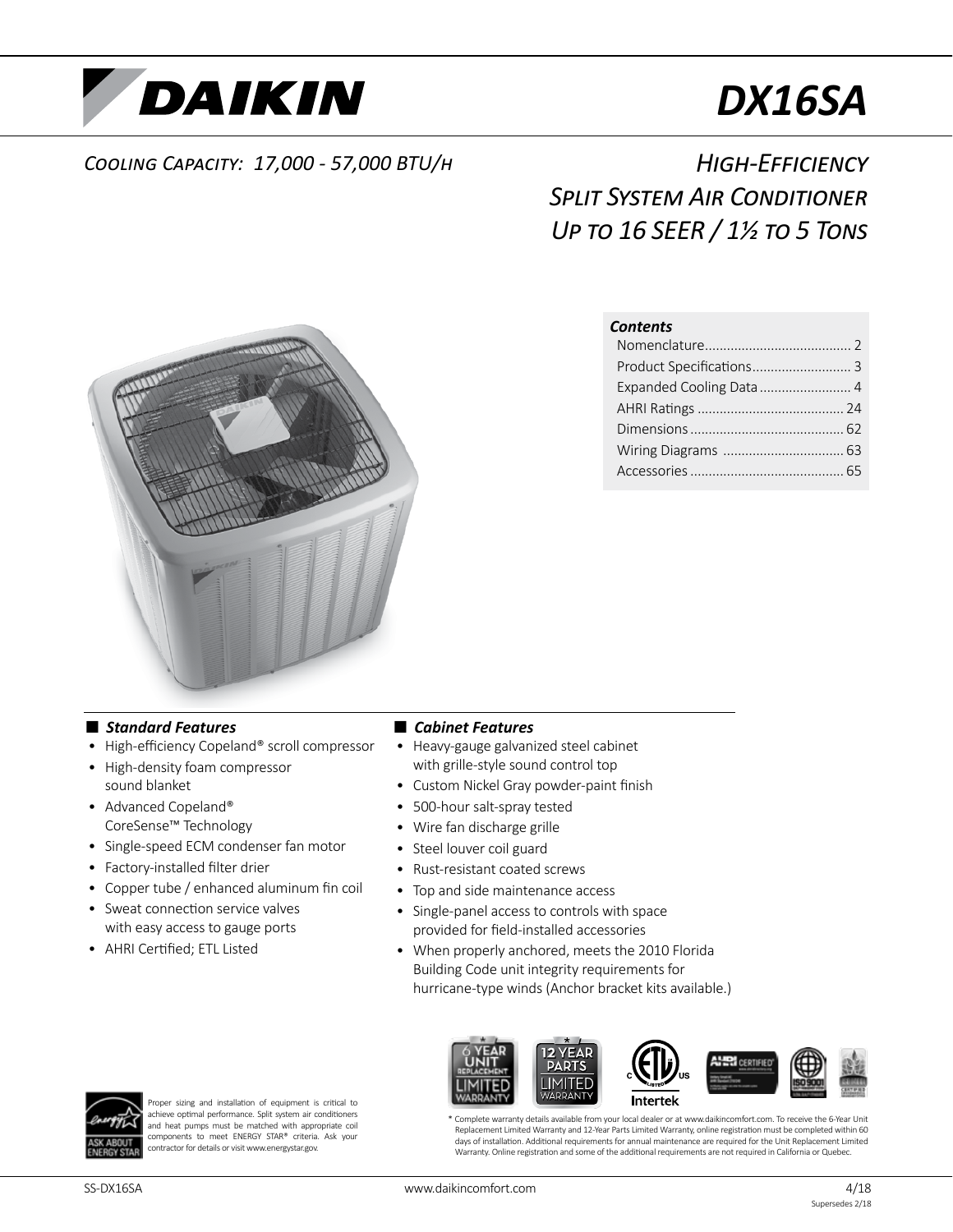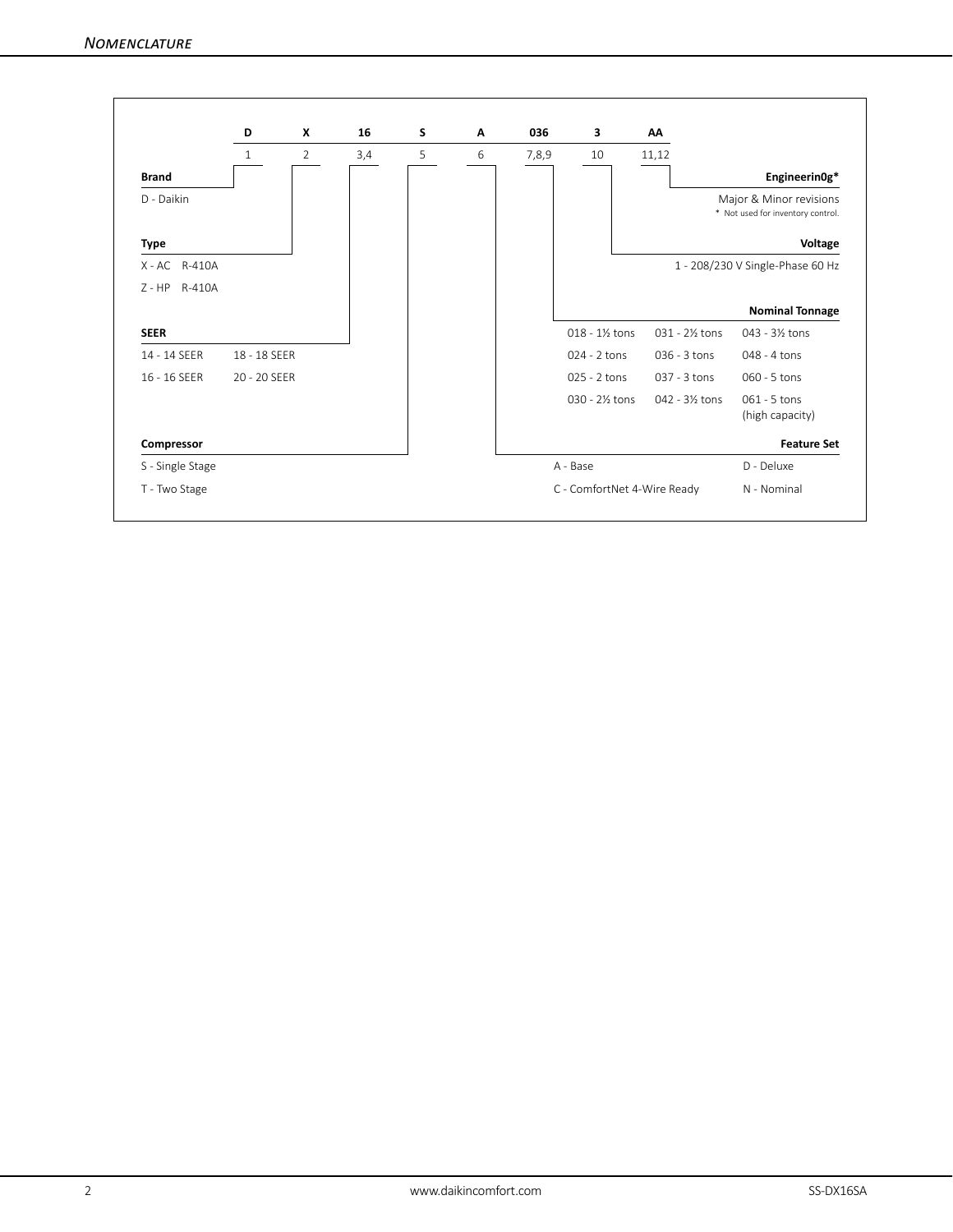|                                          | DX16SA<br>0181A*                   | DX16SA<br>0241A*                   | DX16SA<br>0301A*                   | DX16SA<br>0311A*            | DX16SA<br>0361A*                   | DX16SA<br>0371A*                   | DX16SA<br>0421A*                   | DX16SA<br>0481A*                   | DX16SA<br>0601A*                   | DX16SA<br>0611A*                   |
|------------------------------------------|------------------------------------|------------------------------------|------------------------------------|-----------------------------|------------------------------------|------------------------------------|------------------------------------|------------------------------------|------------------------------------|------------------------------------|
| <b>CAPACITIES</b>                        |                                    |                                    |                                    |                             |                                    |                                    |                                    |                                    |                                    |                                    |
| Nominal Cooling (BTU/h)                  | 18,000                             | 23,600                             | 29,000                             | 30,000                      | 34,800                             | 36,000                             | 42,000                             | 45,500                             | 54,000                             | 57,000                             |
| <b>Decibels</b>                          | 71.5                               | 71.5                               | 71.5                               | 71.5                        | 71.5                               | 73                                 | 73                                 | 73                                 | 73                                 | 73                                 |
| <b>COMPRESSOR</b>                        |                                    |                                    |                                    |                             |                                    |                                    |                                    |                                    |                                    |                                    |
| <b>RLA</b>                               | 9.0                                | 13.5                               | 12.8                               | 12.8                        | 14.1                               | 15.4                               | 17.9                               | 17.9                               | 21.4                               | 25                                 |
| <b>LRA</b>                               | 46                                 | 58.3                               | 64                                 | 64                          | 77                                 | 83.9                               | 112                                | 112                                | 135                                | 134                                |
| <b>CONDENSER FAN MOTOR</b>               |                                    |                                    |                                    |                             |                                    |                                    |                                    |                                    |                                    |                                    |
| Horsepower                               | 1/6                                | 1/6                                | 1/6                                | 1/6                         | 1/6                                | 1/6                                | 1/6                                | 1/4                                | 1/3                                | 1/4                                |
| <b>FLA</b>                               | 0.95                               | 0.95                               | 0.95                               | 0.95                        | 0.95                               | 0.95                               | 0.95                               | 1.30                               | 2.80                               | 1.30                               |
| <b>REFRIGERATION SYSTEM</b>              |                                    |                                    |                                    |                             |                                    |                                    |                                    |                                    |                                    |                                    |
| Refrigerant Line Size                    |                                    |                                    |                                    |                             |                                    |                                    |                                    |                                    |                                    |                                    |
| Liquid Line Size ("O.D.)                 | $\frac{3}{8}$ <sup>11</sup>        | $\frac{3}{8}$ <sup>11</sup>        | $\frac{3}{8}$ <sup>11</sup>        | $\frac{3}{8}$ <sup>11</sup> | $\frac{3}{8}$ <sup>11</sup>        | $\frac{3}{8}$ <sup>11</sup>        | $\frac{3}{8}$ <sup>11</sup>        | $\frac{3}{8}$ <sup>11</sup>        | $\frac{3}{8}$ "                    | $\frac{3}{8}$ <sup>11</sup>        |
| Suction Line Size ("O.D.)                | $\frac{3}{4}$ "                    | $\frac{3}{4}$ "                    | $\frac{7}{8}$ "                    | $\frac{7}{8}$ "             | $\frac{7}{8}$ "                    | $\frac{7}{8}$ "                    | $\frac{7}{8}$ "                    | $\frac{7}{8}$ "                    | $\frac{7}{8}$ "                    | $\frac{7}{8}$ "                    |
| Refrigerant Connection Size              |                                    |                                    |                                    |                             |                                    |                                    |                                    |                                    |                                    |                                    |
| Liquid Valve Size ("O.D.)                | $\frac{3}{8}$ <sup>11</sup>        | $\frac{3}{8}$ "                    | $\frac{3}{8}$ <sup>11</sup>        | $\frac{3}{8}$ <sup>11</sup> | $\frac{3}{8}$ <sup>11</sup>        | $\frac{3}{8}$ <sup>11</sup>        | $\frac{3}{8}$ <sup>11</sup>        | $\frac{3}{8}$ <sup>11</sup>        | $\frac{3}{8}$ "                    | $\frac{3}{8}$ <sup>11</sup>        |
| Suction Valve Size ("O.D.)               | $\frac{3}{4}$ <sup>11</sup>        | $\frac{3}{4}$ <sup>11</sup>        | $\frac{7}{8}$ "                    | $\frac{7}{8}$ "             | $\frac{7}{8}$ "                    | $\frac{7}{8}$ "                    | $\frac{7}{8}$ "                    | $\frac{7}{8}$ <sup>11</sup>        | $\frac{7}{8}$ "                    | $\frac{7}{8}$ "                    |
| Valve Type                               | Sweat                              | Sweat                              | Sweat                              | Sweat                       | Sweat                              | Sweat                              | Sweat                              | Sweat                              | Sweat                              | Sweat                              |
| Refrigerant Charge (oz.)                 | 78                                 | 70                                 | 78                                 | 94                          | 94                                 | 93                                 | 110                                | 121                                | 237                                | 125                                |
| <b>ELECTRICAL DATA</b>                   |                                    |                                    |                                    |                             |                                    |                                    |                                    |                                    |                                    |                                    |
| Voltage / Phase (60 Hz)                  | 208/230-1                          | 208/230-1                          | 208/230-1                          | $208/230-1$                 | 208/230-1                          | 208/230-1                          | 208/230-1                          | 208/230-1                          | 208/230-1                          | 208/230-1                          |
| Minimum Circuit Ampacity <sup>2</sup>    | 12.2                               | 17.8                               | 17.0                               | 17.0                        | 18.6                               | 20.2                               | 23.3                               | 23.7                               | 28.3                               | 32.6                               |
| Max. Overcurrent Protection <sup>3</sup> | 20                                 | 30                                 | 25                                 | 25                          | 30                                 | 35                                 | 40                                 | 40                                 | 50                                 | 50                                 |
| Min / Max Volts                          | 197/253                            | 197/253                            | 197/253                            | 197/253                     | 197/253                            | 197/253                            | 197/253                            | 197/253                            | 197/253                            | 197/253                            |
| Electrical Conduit Size                  | $\frac{1}{2}$ " or $\frac{3}{4}$ " | $\frac{1}{2}$ " or $\frac{3}{4}$ " | $\frac{1}{2}$ " or $\frac{3}{4}$ " | 1/ <sub>2</sub> " or 3/4"   | $\frac{1}{2}$ " or $\frac{3}{4}$ " | $\frac{1}{2}$ " or $\frac{3}{4}$ " | $\frac{1}{2}$ " or $\frac{3}{4}$ " | $\frac{1}{2}$ " or $\frac{3}{4}$ " | $\frac{1}{2}$ " or $\frac{3}{4}$ " | $\frac{1}{2}$ " or $\frac{3}{4}$ " |
| <b>EQUIPMENT WEIGHT (LBS)</b>            | 145                                | 142                                | 149                                | 161                         | 162                                | 182                                | 206                                | 219                                | 279                                | 291                                |
| SHIP WEIGHT (LBS)                        | 163                                | 160                                | 167                                | 179                         | 180                                | 204                                | 228                                | 241                                | 301                                | 314                                |
| <b>ENERGY STAR® CERTIFIED ^</b>          | <b>MINSK</b>                       | <b>WIGYEN</b>                      | <b>MIGY STA</b>                    | <b>Million State</b>        | <b>MIGHTS</b>                      | <b>MAGYERS</b>                     | <b>MAGYERS</b>                     | <b>MINSY STA</b>                   | <b>MINSY STAR</b>                  | NO.                                |

#### **^ Energy Star Notes**

• Proper sizing and installation of equipment is critical to achieve optimal performance. Split system air conditioners and heat pumps must

be matched with appropriate coil components to meet ENERGY STAR criteria. Ask your contractor for details or visit www.energystar.gov.

• The www.energystar.gov website provides up-to-date system combinations certified to meet ENERGY STAR requirements.

See Page 24 for all ENERGY STAR certified combinations as of this document's revision date.

<sup>1</sup> Tested and rated in accordance with AHRI Standard 210/240

<sup>2</sup> Wire size should be determined in accordance with National Electrical Codes; extensive wire runs will require larger wire sizes

<sup>3</sup> Must use time-delay fuses or HACR-type circuit breakers of the same size as noted.

#### **Notes**

- Always check the S&R plate for electrical data on the unit being installed.
- Installer will need to supply %" to 1%" adapters for suction line connections.
- Unit is charged with refrigerant for 15' of ⅜" liquid line. System charge must be adjusted per Installation Instructions Final Charge Procedure.
- Installation of these units requires the specified TXV Kit to be installed on the indoor coil. THE SPECIFIED TXV IS DETERMINED BY THE OUTDOOR UNIT NOT THE INDOOR COIL.